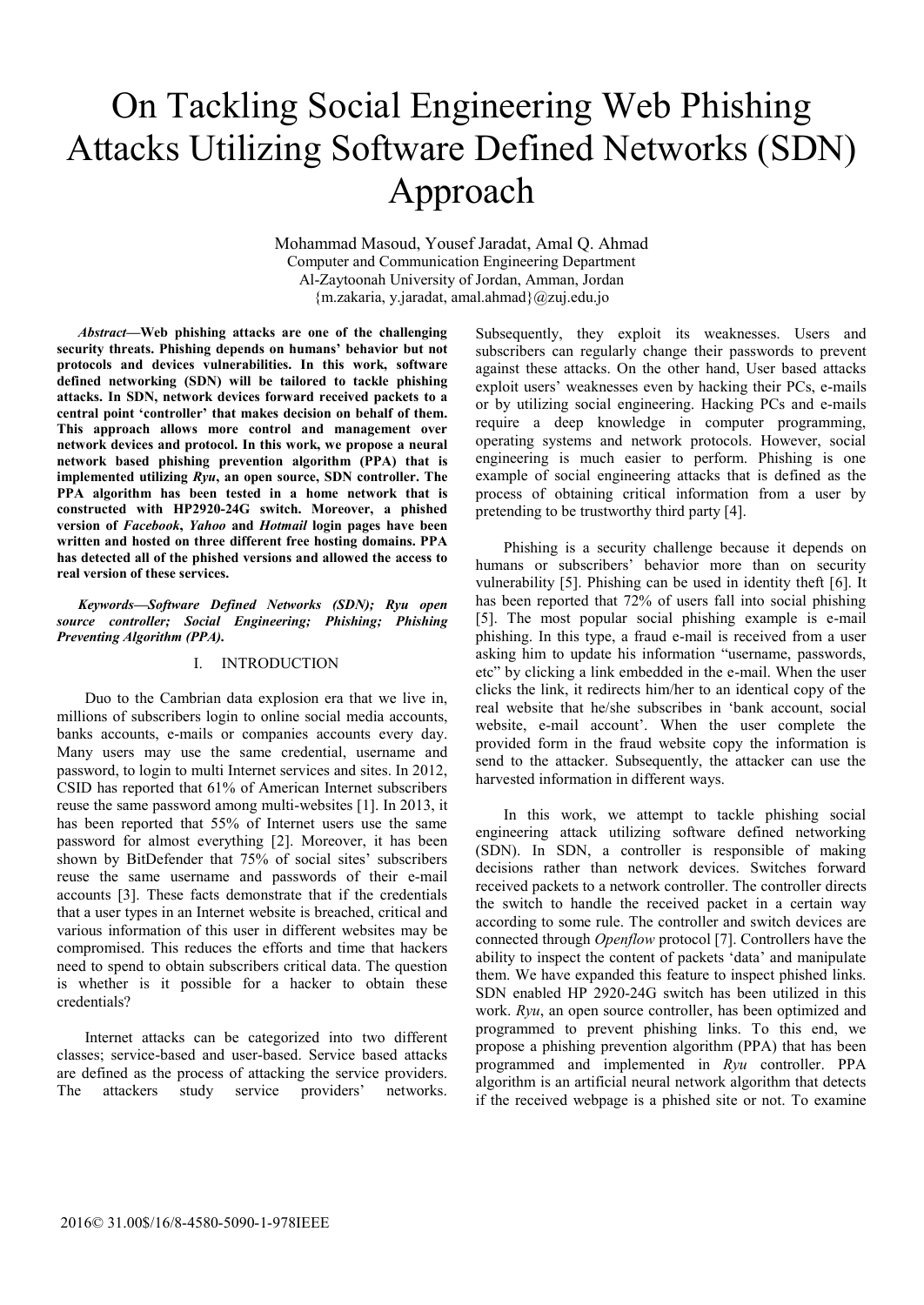the proposed algorithm, a phished version of *Facebook*, *Yahoo* and *Hotmail* login pages have been programmed and hosted on three different free hosting domains. PPA has detected all of the phished versions.

The rest of this paper is organized as follows: Section II overviews some of the related works that have been conducted in phishing detection and prevention field. Section III introduces PPA algorithm. Section V demonstrates the conducted experiment and the obtained results. Finally, section VI concludes this paper.

# II. RELATED WORK

This section is divided into two parts. In the first part, phishing detection techniques and related works that have been conducted in this area are presented. The second part will introduce security implementation in SDN paradigm.

# A. Phishing Detection Techniques

As mentioned earlier phishing is a part of social engineering attacks. In this attack, a clone webpage of input form is created. Subsequently, this form has to reach the victim through different methods, such as, mobile applications [8], emails [9] and short text messages (SMS) [10]. However, the most popular method is e-mail phishing [9]. In this method, attacker sends the link of the clone fraud copy of the webpage to the victim through e-mail. The e-mail contains a message that enforces the user to click on the link and complete the form. After submitting the form, attacker will handle the data.

Many methods and works have been proposed to detect phishing e-mail [11], [12]. In these methods, the authors proposed an approach to detect the e-mail with the fraud links. Features are gathered and collected from e-mails and processed in machine learning approaches. However, these methods cannot work in real time. Moreover, if the link reaches the user through different ways these methods cannot be used. In our work, the clicked links will be investigated. In this way it does not matter how it reaches the victim.

The most relevant work to our work is [13]. The author attempted to find features that can be utilized to detect phished links. However, in his work the author utilized features that cannot be used in a real time. Moreover, many other features from the HTML code can be used. Nevertheless, some of these features have been utilized in this work. Finally, in this work, the proposed approach utilizes the collected features to make a decision of what to do with a link before the user submit its data.

## B. Security applications of SDN

Before introducing SDN applications, we will start by overviewing SDN paradigm. SDN is a kind of network where all of network switches act as clients to an intelligent server 'controller'. Switches in this work refer to layer two switches. The switches in SDN network forward any received packet to the controller and then receive instructions for further actions on the packet. The protocol that connects a switch with the

controller is the *openflow* protocol. Whenever the controller receives a packet, it executes its programmed algorithm to generate an action that will be sent to the switch. The switch utilizes this action to construct its flow table to generate a consistent action for future packets in the same flow. Figure 1 shows the components of SDN approach



#### Figure 1: SDN Topology

SDN controller emerged with many flavors. Each one utilizes different programming language and different techniques to be configured. Moreover, there are open and closed sources controllers. In this work *Ryu* controller has been utilized for different reasons. First, it is well documented. Second, it utilizes Python programming language which is easy to follow and learn. Finally, it is an open source controller [14].

SDN approach has been proposed to enhance the administration and management process in networking. This enhancement includes security. Many techniques have been proposed SDN to reduce power consumption [15], managing cloud services [16], implementing Firewalls [17], tackling ARP poisoning Attack [18]. However, for the best of our knowledge we are the first to utilize it to tackle phishing attacks.

## III. PROPOSED METHOD

The system consists of two parts. The first part is the proposed PPA algorithm, feature selection, neural network configuration and implementation. The second part is the deployment steps in SDN and *Ryu* extension.

## A. Phishing Prevention Algorithm (PPA)

PPA is a real time back propagation neural network based algorithm. The algorithm is a mathematical model with 10 inputs and one output. Each one of these input represents a feature that must be extracted from the received webpages. When these features extracted from webpages, they are used as input data to PPA algorithm. The algorithm output will be a percentage value. Higher value means a phishing page. The utilized percentage value is configured as required from network administrator. In our work we used 50% percentage.

 The features used in this work have been selected according to two properties. First they have to be easy to extract from a received webpage with no additional work. Second they have to be simple with no complex structure. We have utilized few features from the work in [13]. In addition we proposed other features. The following are the features that have been used in PPA.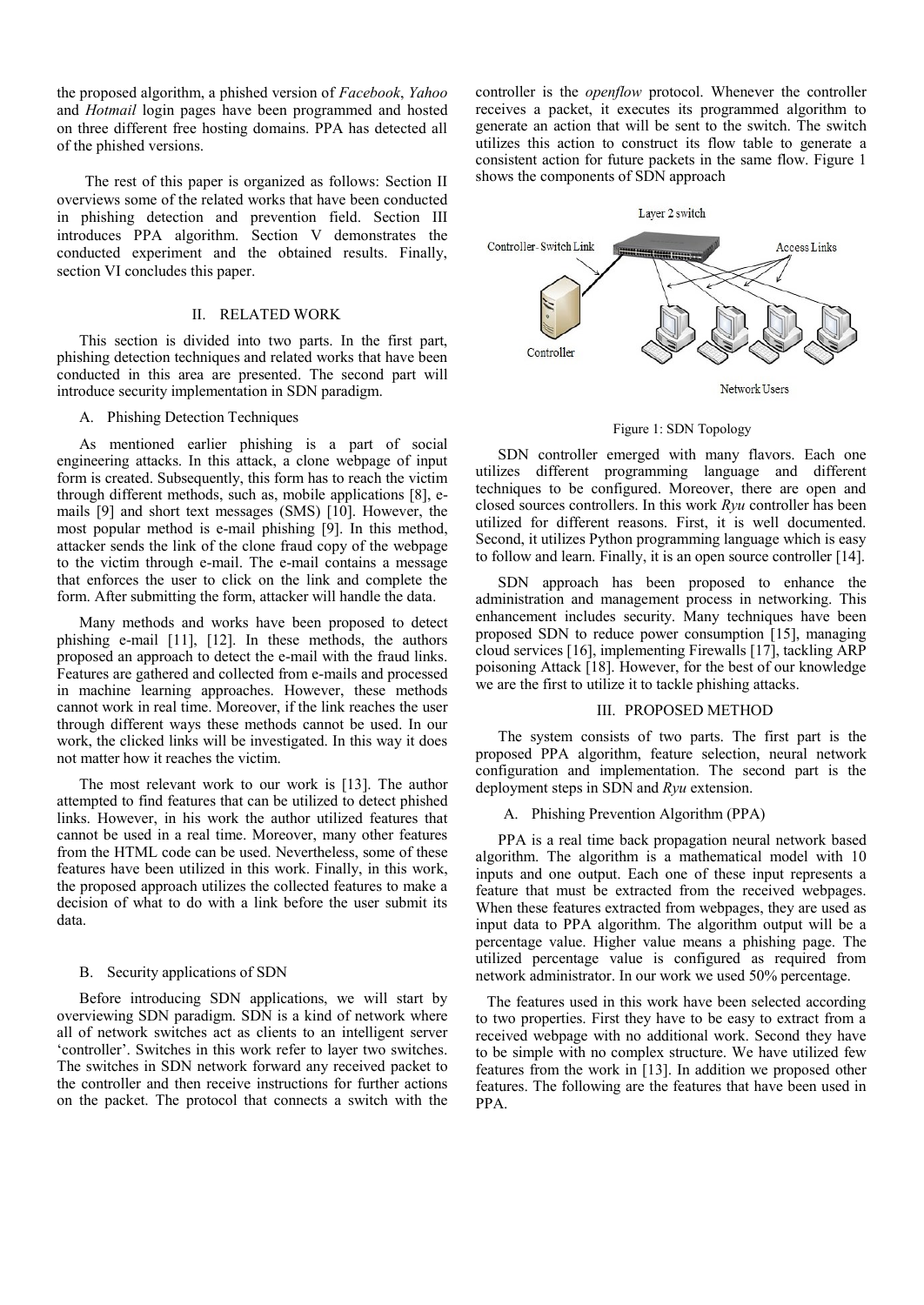- URL Length: Very long URLs are not good and tiny URL are also not good
- IP address in the URL
- Special characters in URL, such as,  $(a)$  or  $-$
- Using another '//' in URL
- Number of domains in the webpage
- Mail() function in the form or Mailto()
- HTML header contains any words of the URL
- Containing HTML form
- Port numbers
- Using HTTP or HTTPs

Many Features in [13] cannot be used in real-time implementation since they requires more work, such as, DNS record age, Page Ranked and Number of pages point to the page. Moreover, the content of HTML header and URL has been proposed in this work. We observed that public e-mail services and social networks include the name of their URL in the header and title of HTML code. This motivated us to use this as a feature in PPA algorithm. Finally, the containing form feature has been used since any webpage will be checked and investigated in our system. This feature will accelerate the decision from SDN controller. If the page has no form to fill, the system does not care if it is real page or not since it will not collect any information.

One thing to be mentioned is that PPA is a neural network based algorithm. This means that it as any other neural network supervised algorithms requires training before it can be utilized. The training process of PPA takes place offline before implementing it in SDN network. After the implementation, PPA does not change. In other words, we did not implement a retraining step for PPA after its implementation. The configuration of the back propagation neural network utilized in this work is summarized in table 1.

| Variable                        | Value                   |
|---------------------------------|-------------------------|
| Number of Hidden Layers         |                         |
| Number of Nodes in Hidden Layer | 20                      |
| Accepted Error Value            | 0.0001                  |
| <b>Training Function</b>        | <b>Gradient Descent</b> |
| Epoch                           | 500                     |

Table 1: Configuration Parameters

# B. PPA-SDN Implementation

After training PPA and obtaining the weights of the back propagation neural network model, these weights have recorded and implemented in a Python function. This function has been implemented in *Ryu* controller configuration file. However, this function cannot be called before extracting its features from the received packets. Each received packet from

the switch is opened until reaching the contained data. The content of the packet is used to fill the features required for the implemented controller. The output of this function is used to select one of two commands. The first command is a send action. This action instructs the switch to send the packet. The second action is a drop command. When the switch receives this command, the switch drops the packet. One thing to be mentioned is that the implemented code has been implemented on a simple switch topology to allow *Ryu* to control the switch as a normal layer 2 switch with PPA above it.

SDN approach allowed us to investigate the content of each packet without the need to redirect the traffic or using any kind of man in the middle attack. Figure 2 shows the steps of this algorithm



Figure 2: The Proposed System Flowchart

## IV. EXPEREMENT

Our experiment consists of three parts. In the first part, training data will be prepared to train and implement PPA algorithm. In the second part, Kali linux will be used to generate the clone webpages that will be used in the phishing attacks. Finally, the SDN topology will be constructed, PPA algorithm will be implemented in *Ryu* controller and the phished webpages will be requested to investigate the accuracy of the proposed model.

# A. Data Preparation

Collecting real phishing data is a hard process. Moreover, it requires long time to collect a massive data to train a model. We utilized the data from [13]. However, this data has been prepared with many unrequired features. Moreover, two new features should be included. We have tuned this data to fit our model. More than 11000 records of data have been tuned.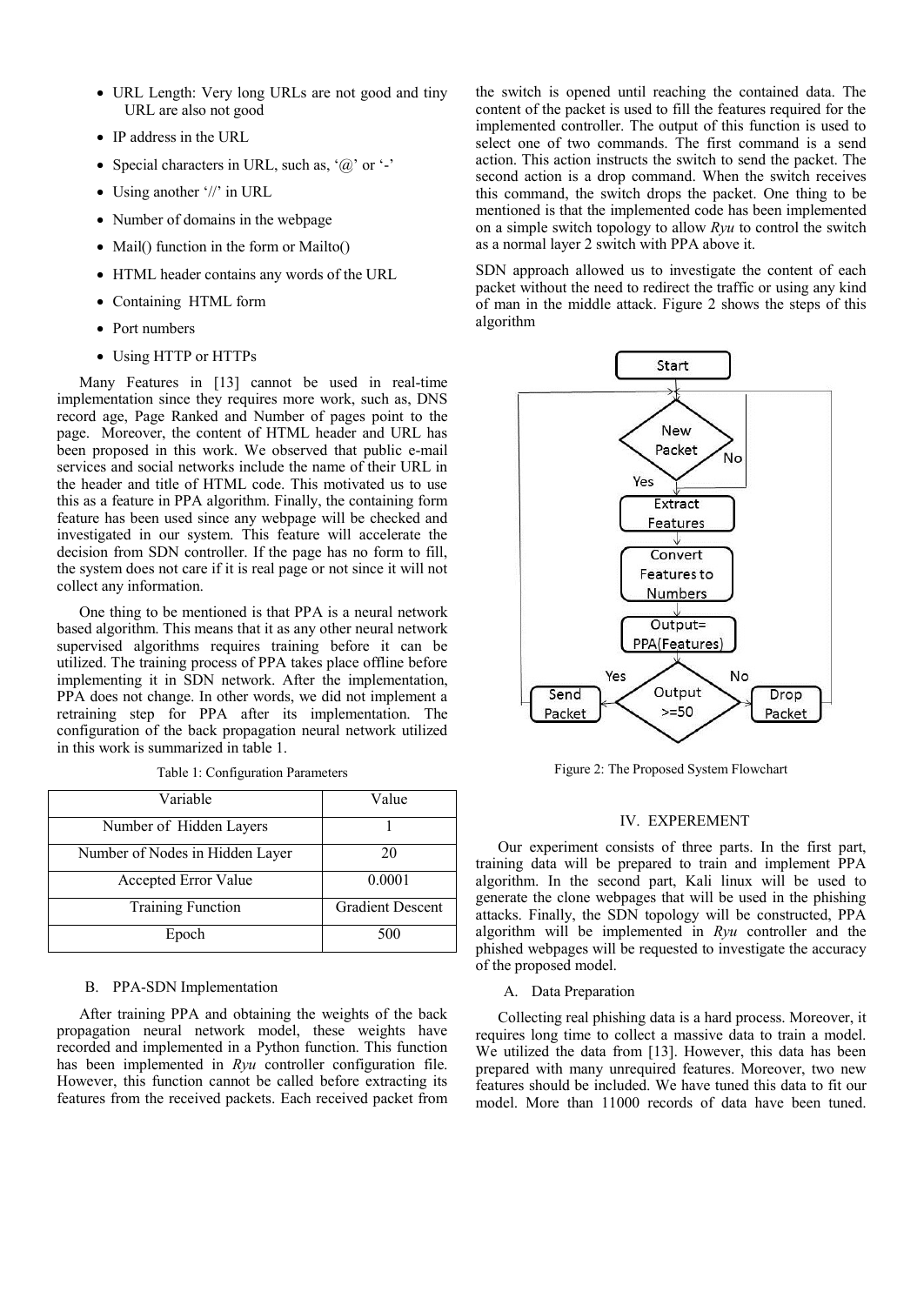Subsequently, the tuned data have been utilized in MATLAB to train our model. The data have been divided into training, validation and testing with percentage of 60%, 20% and 20%. A regression value of 96.2% has been obtained as shown in Fig.3. Moreover, an MSE value of 0.08 was obtained as shown in Fig. 4. Finally, Fig.5 shows CDF of error value of output data. We can observe that more than 90% of the data have been simulated with zero error.



Figure 4: MSE value

After training the model, 241 weights have been collected and used to write PPA model in Python programming language. This function has been added to *Ryu* SDN controller into the simple switch topology. This means that the controller will allow the switch to work as a normal layer 2 switches with a new PPA layer. To reduce delay of the proposed model, we tuned the configuration of *Ryu* to only check the data in frames received from the MAC address of network gateway.



Figure 5: CDF of Error Value

## B. Phishing Webpages in Kali Linux

To generate clone websites, first we have to select source websites. Three sites have been selected; *Facebook*, *Yahoo* mail and *Hotmail*. Kali Linux has been utilized to generate these clone sites through social engineering toolkit. This toolkit simplifies the cloning process in a way that the users are not required to write a single line of codes in HTML or CSS. Second, the clone sites must be hosted. Two different hosting styles have been implemented. First a local server with IIS web server installed and a dynamic DNS service configured. Second a free hosting on the web. The generated clones have been taken down after finishing this experiment. Moreover, we pointed the collected data 'if any' from these clone to null address. Finally, URL shortening services have been utilized in the final stage of the experiment to investigate their impact on PPA. *Goo.gl* service has been utilized to cover the IP address of the local server with a new link. It also has been used to shortening the URL of the free hosting websites.

## C. SDN Implementation

Fig.6 shows the experiment environment. *Ryu* SDN Controller has been downloaded and installed on Ubuntu Linux. Two different hosts have been implemented. The first host has Windows 7 operating system. The second host has Kali Linux. Kali Linux host has been used to generate the clone fake webpages. We also used it in our experiment as a host that will request these pages. A forth with Windows server and IIS web server installed and configured to serve our sites. HP 2920-24G switch is used as SDN switch. One thing to be mentioned is that this switch can be replaced with any computer or a Raspberry Pi kit with vSwitch open source software SDN switch installed. Moreover, the controller also can be embedded in the same machine to reduce the utilized equipment in home configuration. However, if this solution is to be implemented in offices, SDN switch should be implemented to enhance performance.

The conducted experiment is divided into four scenarios. In the first one, the clone websites have been hosted in our server. The URLs of these pages were the global IP address of our server. In the second scenario, a free dynamic DNS service has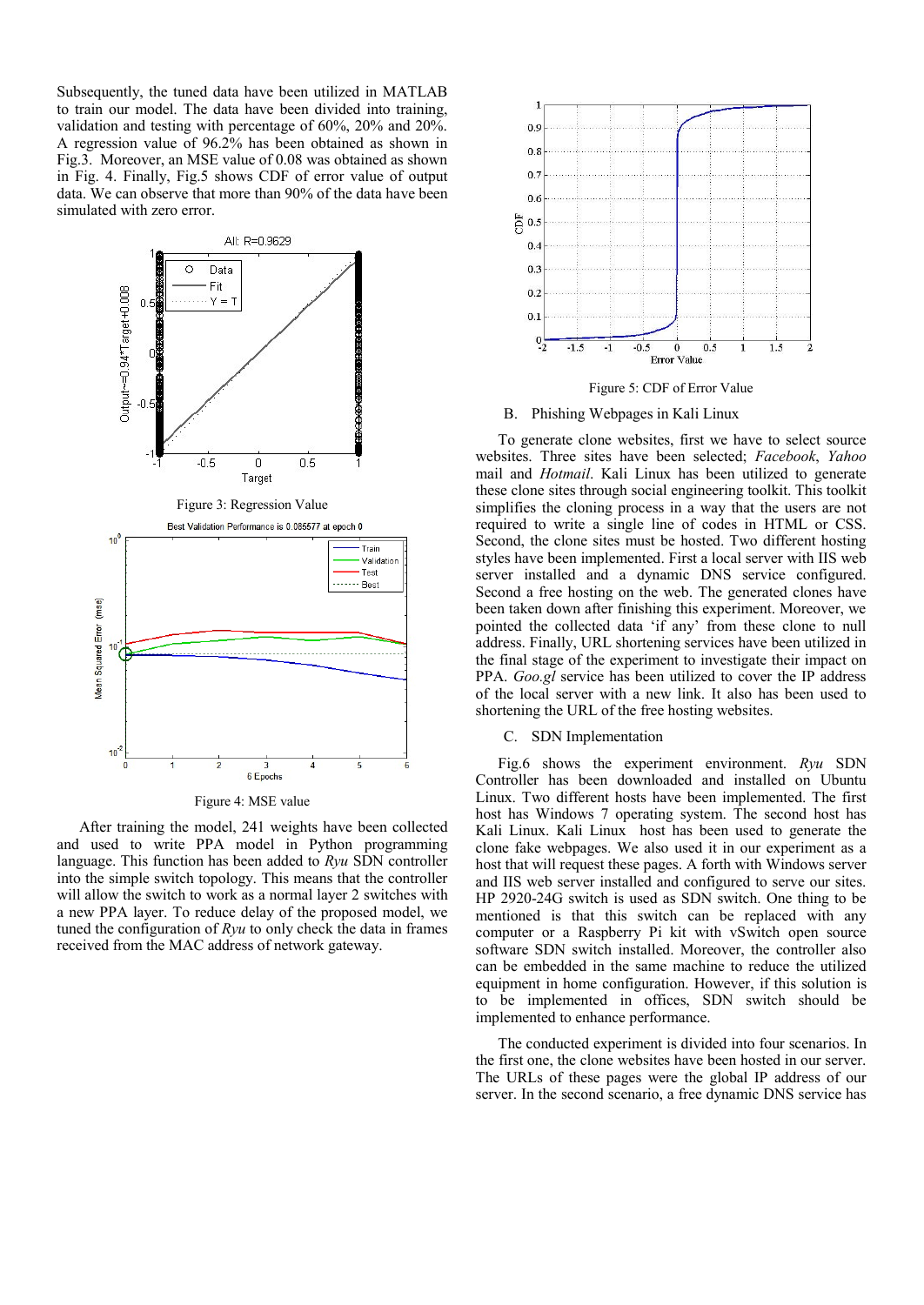been configured. With a new domain name of each cloned site. A good thing about dynamic DNS service is that we kept our sites hosted on our server machine.



Figure 6: Experiment Environment

The third conducted configuration is to host the sites on free online hosting service. Finally, the last configuration was shortening the hosted sites' URL with an online shortening service. Our two hosts requested the pages in these four scenarios with an additional scenario of requesting the real pages from their legitimate URLs. Table 2 shows the output of these scenarios.

Table 2: Results of the Five Scenarios

| <b>Scenario</b>            | <b>Windows Host</b> | <b>Linux Host</b> |
|----------------------------|---------------------|-------------------|
| legitimate URLs            | Access              | Access            |
| <b>IP URL</b>              | Denied              | Denied            |
| <b>Dynamic DNS Hosting</b> | Denied              | Denied            |
| Free Online Hosting        | Denied              | Denied            |
| Shortening URL Servie      | Denied              | Denied            |

# V. CONCLUSION

Social Engineering web phishing is a security challenge since it depends on human behaviors more than protocol or devices vulnerabilities. These kinds of attacks can be utilized without vast knowledge in computer programing or network protocols. In this work, Phishing Prevention Algorithm (PPA) was proposed. PPA algorithm utilizes back propagation neural network model. To implement this algorithm, SDN approach has been adopted with *Ryu* controller. An experiment has been designed and conducted with five different scenarios to examine the accuracy of the proposed model. SDN approach with PPA algorithm running on its controller was able to detect and deny the access to phished sites. In the future we will attempt to gather more online phished sites using PPA implementation.

## ACKNOWLEDGMENT

This research was supported in part by Al-Zaytoonah University of Jordan fund (2/11/2014). We would like to thank the University for the equipments and tools they provided for this work

#### **REFERENCES**

- [1] CSID, "CONSUMER SURVEY: PASSWORD HABITS A study of password habits among American consumers", September 2012, [online] https://www.csid.com/wpcontent/uploads/2012/09/CS\_PasswordSurvey\_FullReport\_ FINAL.pdf
- [2] OfCom, ""Adults' Media Use and Attitudes Report", 2013 [, \[onlinet\]](http://media.ofcom.org.uk/2013/04/23/uk-adults-taking-online-password-security-risks/) http://media.ofcom.org.uk/news/2013/uk-adultstaking-online-password-security-risks/
- [3] SecurityWeek, http://www.securityweek.com/studyreveals-75-percent-individuals-use-same-password-socialnetworking-and-email
- [4] Jagatic, Tom N., et al. "Social phishing." *Communications of the ACM* 50.10 (2007): 94-100.
- [5] Kathirvalavakumar, Thangairulappan, Krishnasamy Kavitha, and Rathinasamy Palaniappan. "Efficient Harmful Email Identification Using Neural Network." *British Journal of Mathematics & Computer Science* 7.1 (2015): 58.
- [6] Drake, Christine E., Jonathan J. Oliver, and Eugene J. Koontz. "Anatomy of a Phishing Email." *CEAS*. 2004.
- [7] McKeown, Nick, et al. "OpenFlow: enabling innovation in campus networks." *ACM SIGCOMM Computer Communication Review* 38.2 (2008): 69-74.
- [8] Marforio, Claudio, et al. "Personalized security indicators to detect application phishing attacks in mobile platforms." *arXiv preprint arXiv:1502.06824* (2015).
- [9] Chandrasekaran, Madhusudhanan, Krishnan Narayanan, and Shambhu Upadhyaya. "Phishing email detection based on structural properties." *NYS Cyber Security Conference*. 2006.
- [10] Saxena, Neetesh, and Ashish Payal. "Enhancing Security System of Short Message Service for M-Commerce in GSM." *International Journal of Computer Science & Engineering Technology (IJCSET)* 2.4 (2011).
- [11] Drake, Christine E., Jonathan J. Oliver, and Eugene J. Koontz. "Anatomy of a Phishing Email." *CEAS*. 2004.
- [12] Fette, Ian, Norman Sadeh, and Anthony Tomasic. "Learning to detect phishing emails." Proceedings of the 16th international conference on World Wide Web. ACM, 2007.
- [13] Mohammad, Rami, McCluskey, T.L. and Thabtah, Fadi Abdeljaber (2014) Intelligent Rule based Phishing Websites Classification. IET Information Security, 8 (3). pp. 153-160. ISSN 1751-8709
- [14] Monaco, Matthew, Oliver Michel, and Eric Keller. "Applying operating system principles to SDN controller design." *Proceedings of the Twelfth ACM Workshop on Hot Topics in Networks*. ACM, 2013.
- [15] Kannan, Kalapriya, and Subhasis Banerjee. "Compact TCAM: Flow entry compaction in TCAM for power aware SDN." *International Conference on Distributed Computing and Networking*. Springer Berlin Heidelberg, 2013.